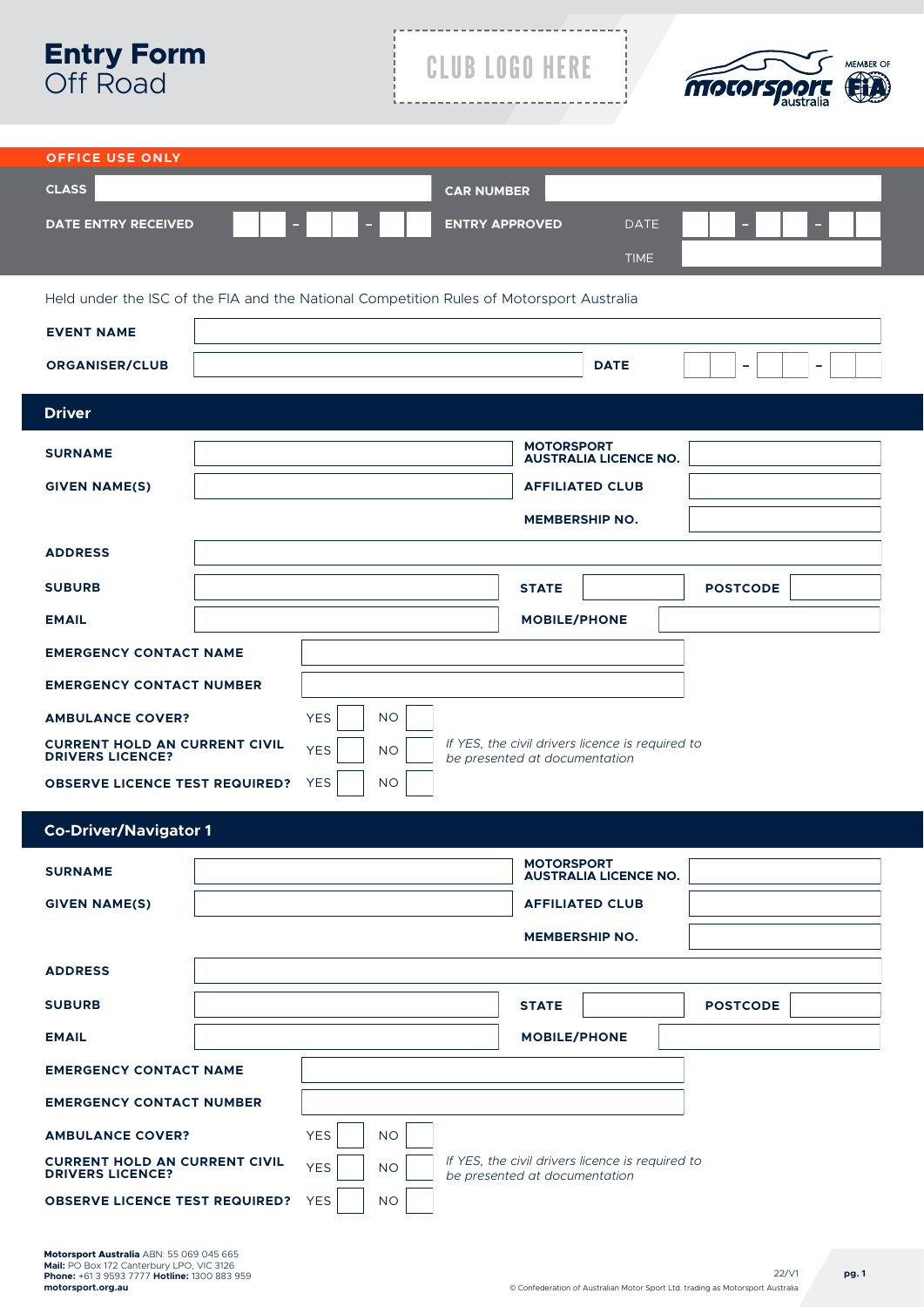# **Entry Form** Off Road



| <b>Co-Driver/Navigator 1</b> |
|------------------------------|
|                              |

| <b>SURNAME</b><br><b>GIVEN NAME(S)</b>                          |            |           | <b>MOTORSPORT</b>             | <b>AUSTRALIA LICENCE NO.</b><br><b>AFFILIATED CLUB</b><br><b>MEMBERSHIP NO.</b> |                 |
|-----------------------------------------------------------------|------------|-----------|-------------------------------|---------------------------------------------------------------------------------|-----------------|
| <b>ADDRESS</b>                                                  |            |           |                               |                                                                                 |                 |
| <b>SUBURB</b>                                                   |            |           | <b>STATE</b>                  |                                                                                 | <b>POSTCODE</b> |
| <b>EMAIL</b>                                                    |            |           | <b>MOBILE/PHONE</b>           |                                                                                 |                 |
| <b>EMERGENCY CONTACT NAME</b>                                   |            |           |                               |                                                                                 |                 |
| <b>EMERGENCY CONTACT NUMBER</b>                                 |            |           |                               |                                                                                 |                 |
| <b>AMBULANCE COVER?</b>                                         | <b>YES</b> | <b>NO</b> |                               |                                                                                 |                 |
| <b>CURRENT HOLD AN CURRENT CIVIL</b><br><b>DRIVERS LICENCE?</b> | <b>YES</b> | <b>NO</b> | be presented at documentation | If YES, the civil drivers licence is required to                                |                 |
| <b>OBSERVE LICENCE TEST REQUIRED?</b>                           | <b>YES</b> | <b>NO</b> |                               |                                                                                 |                 |

# **Competitor (Car Owner/Entrant)**

| <b>SURNAME</b>       | <b>MOTORSPORT</b><br><b>AUSTRALIA LICENCE NO.</b> |  |
|----------------------|---------------------------------------------------|--|
| <b>GIVEN NAME(S)</b> | <b>LICENCE EXPIRY</b>                             |  |
| <b>EMAIL</b>         | <b>MOBILE/PHONE</b>                               |  |

## **Description of Car**

| <b>COMPETITION NO.</b>                                             | <b>REGISTRATION</b><br>NO. (if applicable) |                                               | <b>REGISTRATION</b><br><b>EXPIRY</b> (if applicable) |    |
|--------------------------------------------------------------------|--------------------------------------------|-----------------------------------------------|------------------------------------------------------|----|
| <b>MAKE</b>                                                        | <b>MODEL</b>                               | <b>YEAR</b>                                   |                                                      |    |
| <b>BODY TYPE</b>                                                   | <b>COLOUR</b>                              | <b>CAPACITY</b>                               |                                                      | cc |
| <b>CLASS FOR THIS</b><br><b>EVENT</b>                              |                                            | 2WD OR 4WD?                                   | 4WD<br>2WD                                           |    |
| <b>LOGBOOK NO.</b>                                                 |                                            | <b>UNREGISTERED VEHICLE</b><br><b>PERMIT?</b> | <b>YES</b><br>N/A<br><b>NO</b>                       |    |
| <b>QLD THIRD PARTY EXTENSION</b><br>(QLD registered vehicles only) |                                            |                                               |                                                      |    |

**1300 883 959**

# **Additional Competitor Information**

| <b>TOTAL NO. OF CREW AND</b><br><b>COMPETITORS</b> |  |
|----------------------------------------------------|--|
| <b>ACCOMODATION AND TYPE</b>                       |  |
| <b>LENGTH OF STAY</b>                              |  |

## **TOTAL NO. OF VISITORS**

| <b>NO. OF VEHICLES</b>         |  |
|--------------------------------|--|
| <i>(excluding competition)</i> |  |

**LENGTH OF TOW VEHICLE AND TRAILER**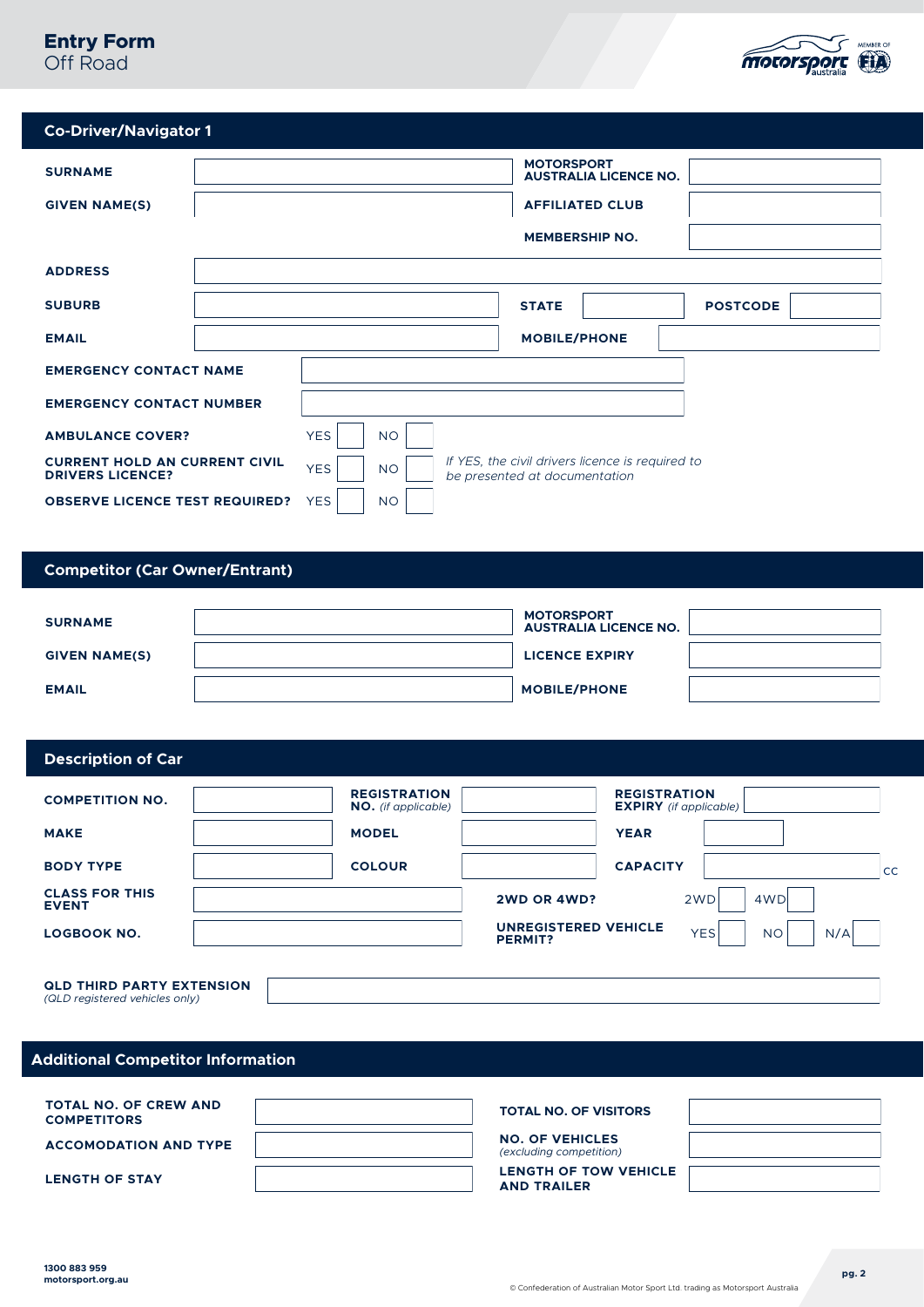# **Entry Form** Off Road



## **Service Crew Details**

| <b>COMPETITOR</b><br><b>NAME</b>   |                |                                        |                 |               |  |
|------------------------------------|----------------|----------------------------------------|-----------------|---------------|--|
| <b>CREW MEMBER</b><br><b>NAMES</b> | 1              |                                        | $\overline{2}$  |               |  |
|                                    | 3              |                                        | 4               |               |  |
|                                    | 5              |                                        | 6               |               |  |
|                                    | $\overline{7}$ |                                        | 8               |               |  |
|                                    | 9              |                                        | 10 <sup>°</sup> |               |  |
|                                    |                |                                        |                 |               |  |
| <b>Service Vehicle 1</b>           |                |                                        |                 |               |  |
| <b>MAKE</b>                        |                | <b>MODEL</b>                           |                 | <b>YEAR</b>   |  |
| <b>REGISTRATION NO.</b>            |                | <b>STATE OF</b><br><b>REGISTRATION</b> |                 | <b>COLOUR</b> |  |
|                                    |                |                                        |                 |               |  |
| <b>Service Vehicle 2</b>           |                |                                        |                 |               |  |
| <b>MAKE</b>                        |                | <b>MODEL</b>                           |                 | <b>YEAR</b>   |  |
| <b>REGISTRATION NO.</b>            |                | <b>STATE OF</b><br><b>REGISTRATION</b> |                 | <b>COLOUR</b> |  |

## **Declaration (must be completed by all applicants)**

## **ANY APPLICANT MAKING A FALSE DECLARATION IS LIABLE TO REFUSAL AND CANCELLATION OF LICENCE AND/OR INSURANCE COVER**

I accept the conditions of, and acknowledge the risks arising from, attending or participating in Motorsport Activities being provided by Motorsport Australia and the Entities. I agree to be bound by the rules, regulations and policies of Motorsport Australia at all times as a condition of continuing to hold a licence. The information I have entered into this form is true and correct and I will advise Motorsport Australia immediately if any of the information I have given is no longer true and correct. I have read, understood, acknowledge and agree to the above including the exclusion of statutory guarantees, warning, assumption of risk, release and indemnity.

| <b>COMPETITOR'S</b><br><b>SIGNATURE</b>            | <b>DATE</b><br>-<br>-                        |
|----------------------------------------------------|----------------------------------------------|
| <b>DRIVER'S</b><br><b>SIGNATURE</b>                | <b>DATE</b><br>$\overline{\phantom{0}}$<br>— |
| <b>CO-DRIVER/NAVIGATOR</b><br><b>1'S SIGNATURE</b> | <b>DATE</b><br>-                             |
| <b>CO-DRIVER/NAVIGATOR</b><br><b>2'S SIGNATURE</b> | <b>DATE</b><br>_<br>_                        |

## **Parent/Guardian Consent (must be completed for all applicants under 18 years of age)**

| l, (name)                                                                                                                                                                                                                                                                                                                                       | of (address)                             |
|-------------------------------------------------------------------------------------------------------------------------------------------------------------------------------------------------------------------------------------------------------------------------------------------------------------------------------------------------|------------------------------------------|
| parent/  <br>$\vert$   guardian of $\vert$<br>$am$ the<br>document and understand its contents, including the exclusion of statutory quarantees, warning, assumption of risk, release and<br>indemnity, and have explained the contents to the Minor. I consent to the Minor attending or participating in the event at his or her<br>own risk. | who is under 18 of age. I have read this |
|                                                                                                                                                                                                                                                                                                                                                 | <b>DATE</b>                              |